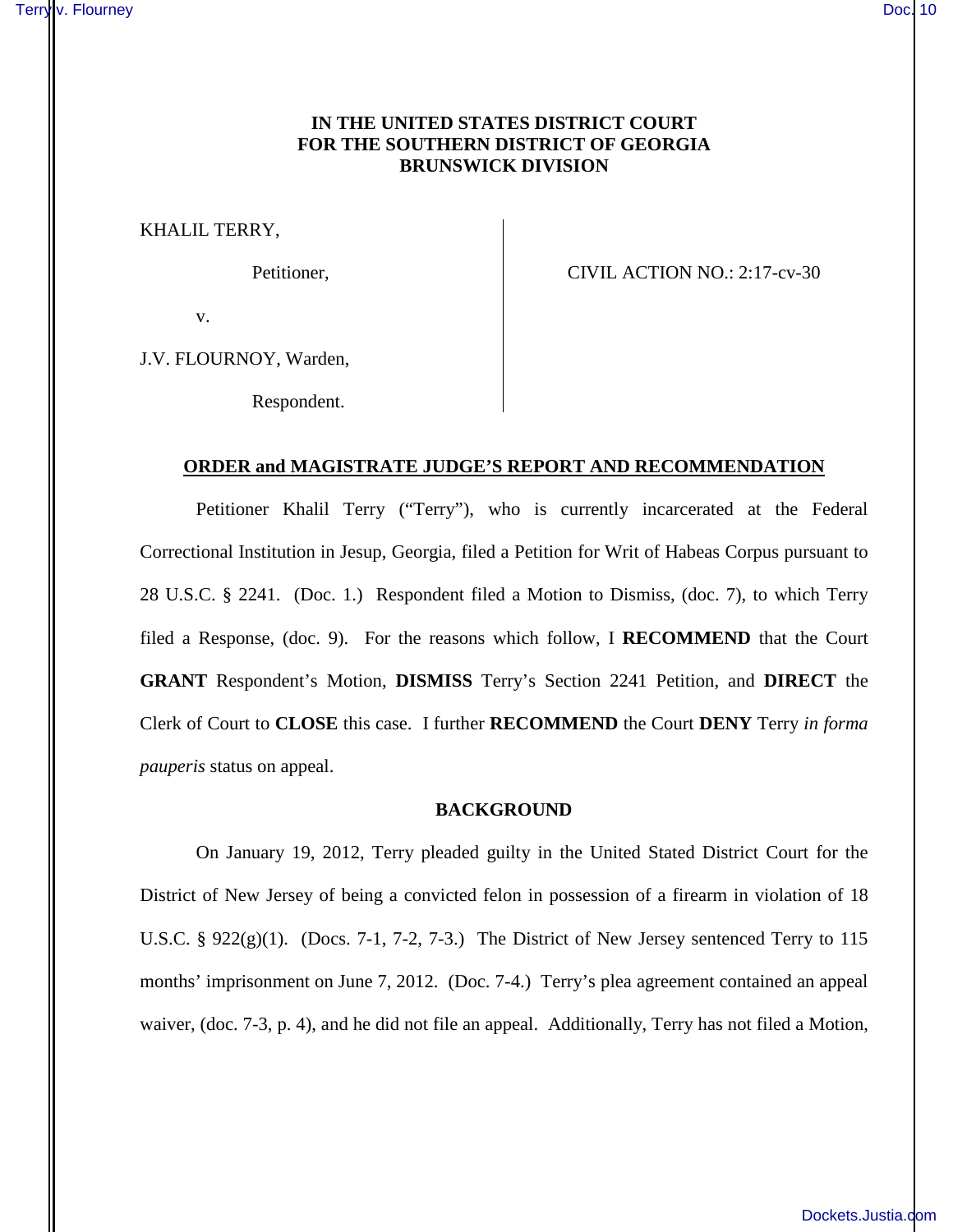pursuant to 28 U.S.C. § 2255, or taken any other action seeking to attack his conviction or sentence before his sentencing court.

Rather, Terry has turned to this Court, the District of his present confinement, to attack his sentence. In the instant Section 2241 Petition, he contends that he received an "[e]xcessive sentence constituting double jeopardy." (Doc. 1, p. 2, 6–8.) He also states that a "supervised release term of 3 years probation [sic] is preferable to a prison sentence." (Id. at p. 8.)

 Respondent moved to dismiss Terry's Petition, contending that he does not satisfy the requirements of the 28 U.S.C. § 2255(e) "saving clause" in light of the Court of Appeals for the Eleventh Circuit's decision in McCarthan v. Dir. of Goodwill Indus.-Suncoast, Inc., 851 F.3d 1076, 1081 (11th Cir. 2017). (Doc. 7, pp. 2–5.) Terry filed a Response opposing the Motion to Dismiss. (Doc. 9.)

#### **DISCUSSION**

# **I. Whether Terry can Proceed Pursuant to Section 2241**

Section 2241 habeas corpus petitions "are generally reserved for challenges to the execution of a sentence or the nature of confinement, not the validity of the sentence itself or the fact of confinement." Vieux v. Warden, 616 F. App'x 891, 896 (11th Cir. 2015) (internal punctuation and citation omitted). Ordinarily, an action in which an individual seeks to collaterally attack "the validity of a federal sentence must be brought under § 2255," in the district of conviction. 28 U.S.C. § 2255(a); Turner v. Warden Coleman FCI (Medium), 709 F.3d 1328, 1333 (11th Cir. 2013) (citation omitted). To utilize Section 2241 to attack the validity of a federal sentence or conviction, a petitioner must show that the remedy afforded under Section 2255 is "inadequate or ineffective." Taylor v. Warden, FCI Marianna, 557 F. App'x 911, 913 (11th Cir. 2014); Turner, 709 F.3d at 1333 (noting the petitioner bears the burden of establishing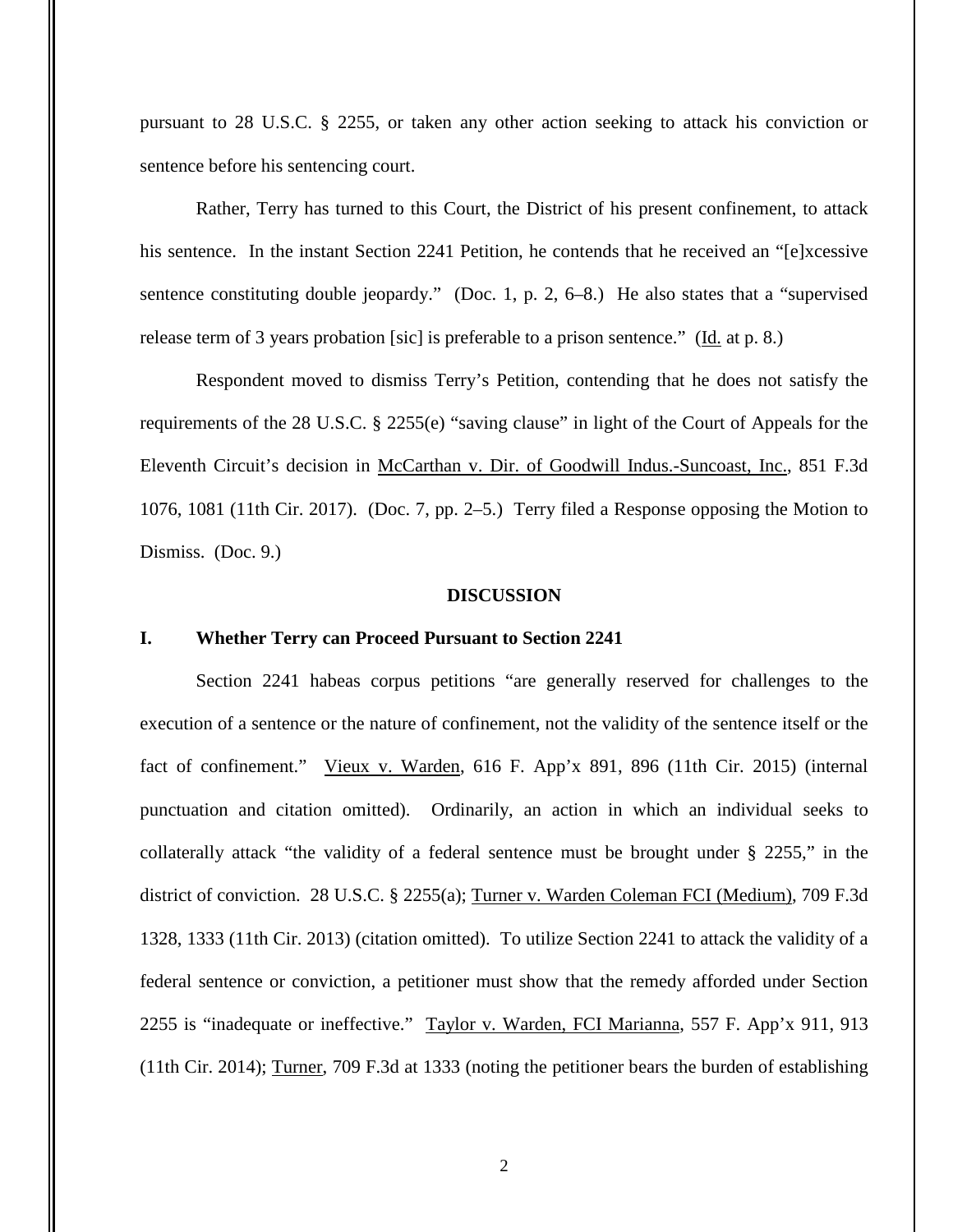that the remedy under Section 2255 was inadequate or ineffective to test the legality of his detention). A motion to vacate covers only challenges to the validity of a sentence, but the saving clause and a petition for a writ of habeas corpus cover challenges to the execution of a sentence. Cf. Antonelli v. Warden, U.S.P. Atlanta, 542 F.3d 1348, 1351 n.1 (11th Cir. 2008) ("It is well-settled that a § 2255 motion to vacate is a separate and distinct remedy from habeas corpus proper. . . . A prisoner in custody pursuant to a federal court judgment may proceed under § 2241 only when he raises claims outside the scope of § 2255(a), that is, claims concerning execution of his sentence.") (internal citations omitted)); United States v. Flores, 616 F.2d 840, 842 (5th Cir. 1980) ("[The prisoner's] appropriate remedy is under § 2255, not 28 U.S.C. § 2241, since the alleged errors occurred at or prior to sentencing.").

Section 2255(e) provides:

An application for a writ of habeas corpus in behalf of a prisoner who is authorized to apply for relief by motion pursuant to this section, shall not be entertained if it appears that the applicant has failed to apply for relief, by motion, to the court which sentenced him, or that such court has denied him relief, **unless it also appears that the remedy by motion is inadequate or ineffective to test the legality of his detention**.

28 U.S.C. § 2255(e) (emphasis added). The above-emphasized portion of Section 2255(e) is referred to as the "saving clause." "Section 2255(e) makes clear that a motion to vacate is the exclusive mechanism for a federal prisoner to seek collateral relief unless he can satisfy" the saving clause. McCarthan v. Dir. of Goodwill Indus.-Suncoast, Inc., 851 F.3d 1076, 1081 (11th Cir. 2017).

 After McCarthan, to determine whether a prisoner satisfies the saving clause, a court need only analyze "whether the motion to vacate is an adequate procedure to test the prisoner's claim." Id. at 1086. To answer this question, a court should "ask whether the prisoner would have been permitted to bring that claim in a motion to vacate. In other words, a prisoner has a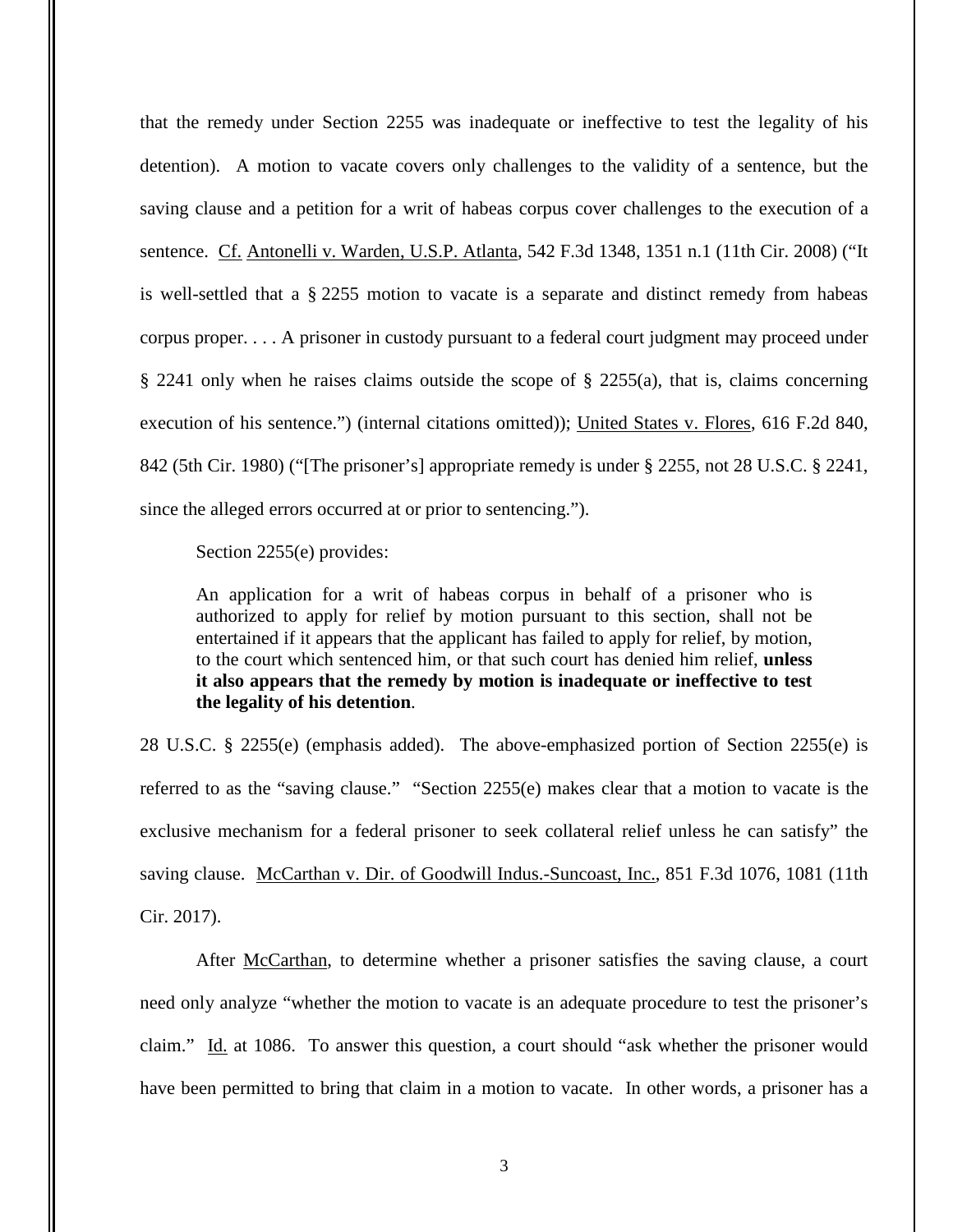meaningful opportunity to test his claim whenever section 2255 can provide him a remedy." Id. at 1086–87. In short, when reviewing a Section 2241 petition, courts should look to whether the petitioner's claim is of a kind that is "cognizable" under Section 2255. If so, the petitioner cannot meet the "saving clause" and cannot proceed under Section 2241. To be sure, "[t]he remedy [afforded] by [a Section 2255] motion is not ineffective unless the procedure it provides is incapable of adjudicating the claim." Id. at 1088. Whether the petitioner could obtain relief under Section 2255 is not relevant to the McCarthan test. Thus, the "remedy" that must be "inadequate or ineffective" to trigger the saving clause is "the available process—not substantive relief." Id. at 1086.

"Allowing a prisoner with a claim that is cognizable in a motion to vacate to access the saving clause nullifies the procedural hurdles of section 2255[.]" Id. at 1090. For example, "[t]he mere fact that such a [§ 2255 motion] is procedurally barred by § 2255's statute of limitations or restriction on second or successive motions does not make it inadequate or ineffective." Id. at 1091 ("A federal prisoner has one year to move to vacate his sentence under section 2255. But when a prisoner uses the saving clause to bring a claim that is cognizable in a motion to vacate, he bypasses his statute of limitations and gains limitless time to press claims that prisoners who meet the requirements of section 2255 do not receive."); Body v. Taylor, No. 1:15-CV-00311-AKK, 2015 WL 1910328, at \*6 (N.D. Ala. Apr. 27, 2015), *appeal dismissed*, (Oct. 28, 2015) (quoting Wofford, 177 F.3d at 1245 (Cox, J., concurring specially) ("I also agree that the remedy by motion under § 2255 is not rendered 'inadequate or ineffective' because an individual is procedurally barred from filing a second or successive § 2255 motion."); see also United States v. Lurie, 207 F.3d 1075, 1077 (8th Cir. 2000) (bars on successive motions and statute of limitations do not render § 2255 motion inadequate or ineffective); and Charles v.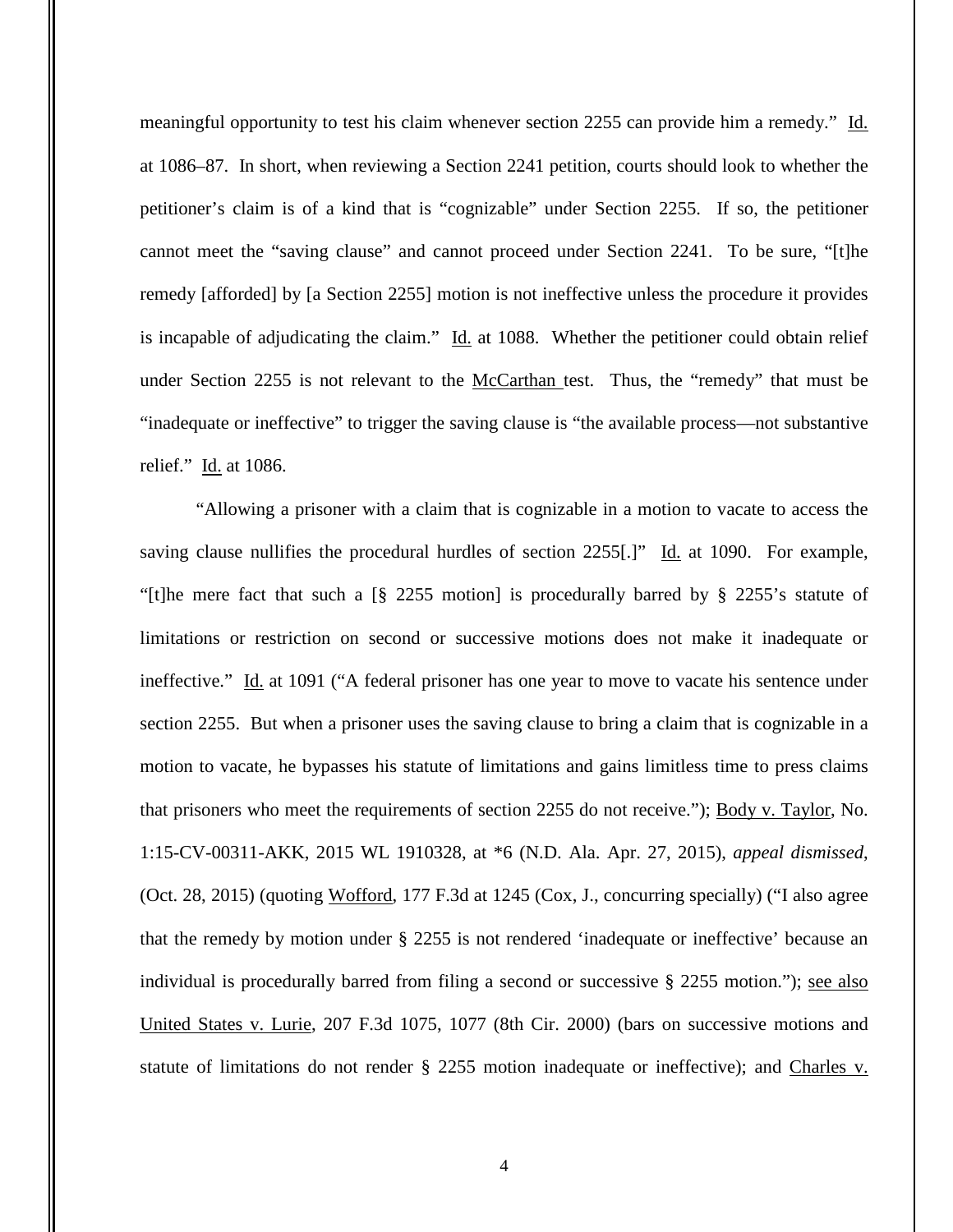Chandler, 180 F.3d 753, 756–58 (6th Cir. 1999) (statute of limitations bar does not make Section 2255 inadequate or ineffective)).

The Eleventh Circuit emphasized that the saving clause has meaning because not all claims can be remedied by Section 2255. "A prisoner sentenced by a federal court, for example, may file a petition for a writ of habeas corpus to challenge the execution of his sentence, such as the deprivation of good-time credits or parole determinations." McCarthan, 851 F.3d at 1092–93 (citing Hajduk v. United States, 764 F.2d 795, 796 (11th Cir. 1985)). "The saving clause also allows a prisoner to bring a petition for a writ of habeas corpus when the sentencing court is unavailable. Other circuits have held that a prisoner may file a petition for a writ of habeas corpus if his sentencing court has been dissolved." Id. at 1093 (quoting Prost v. Anderson, 636 F.3d578, 588 (10th Cir. 2011) (explaining that, for military prisoners, "the resort to § 2241 is the norm rather than the exception . . . due to the evanescent nature of court martial proceedings: the sentencing court literally dissolves after sentencing and is no longer available to test a prisoner's collateral attack")). Additionally, "perhaps practical considerations (such as multiple sentencing courts) might prevent a petitioner from filing a motion to vacate." Id. (citing Cohen v. United States, 593 F.2d 766, 771 & n.12 (6th Cir. 1979)). However, "only in those kinds of limited circumstances is [the remedy by motion] 'inadequate or ineffective to test the legality of his detention." Id. (quoting Samak, 766 F.3d at 1278 (W. Pryor, J., concurring) (quoting 28 U.S.C. § 2255(e)). It is not enough to trigger the "saving clause" to claim that new case law exists, that new facts have come to light, or that the Section 2255 court got it wrong. Id. at 1086, 1090. "If the saving clause guaranteed multiple opportunities to test a conviction or sentence, then the bar against second and successive motions under section 2255(h) would become a nullity." Id. at 1090.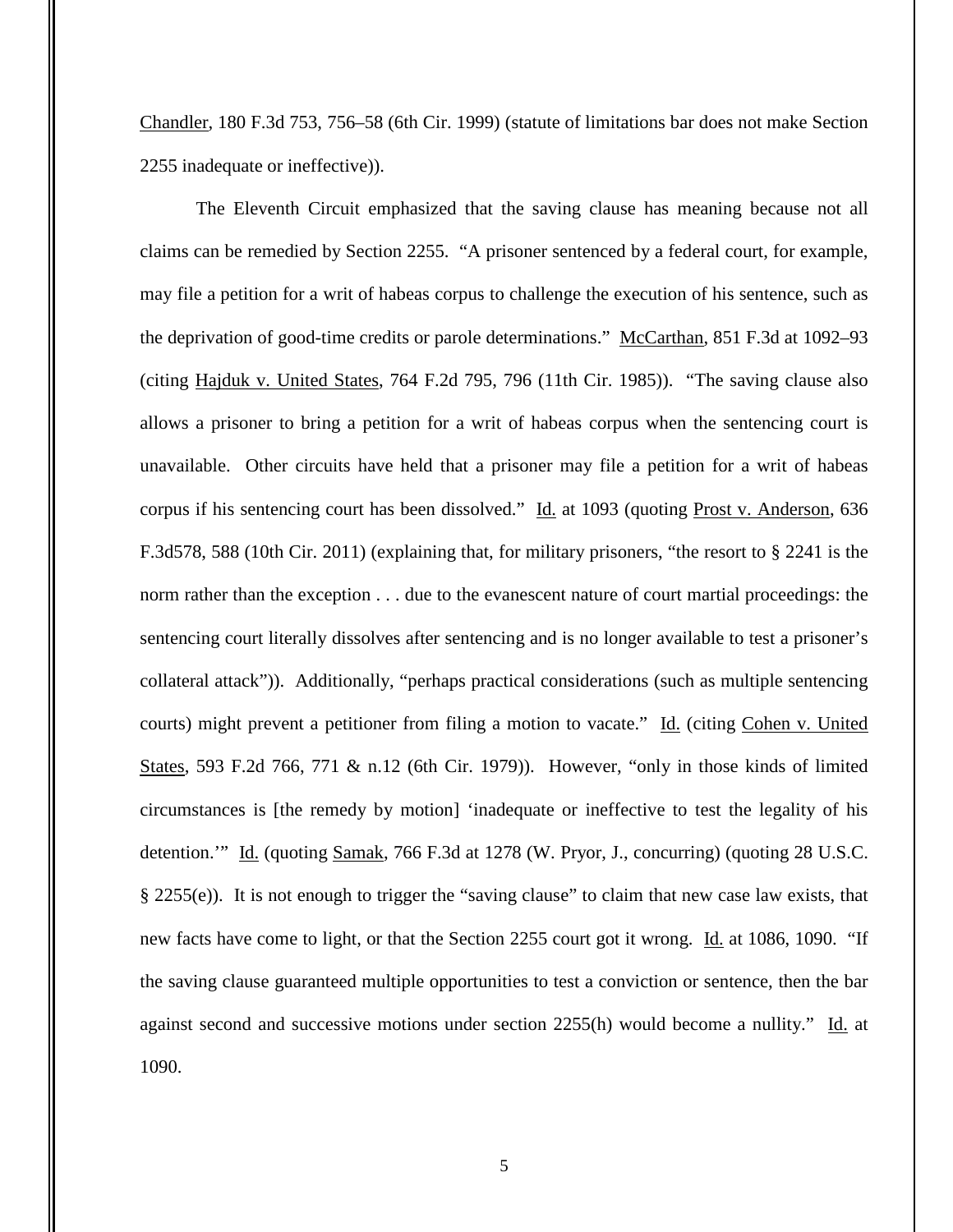This case does not present the "limited circumstances" warranting application of the saving clause. Terry's claims—that his sentence is excessive and violates double jeopardy—are the types of claims and requested relief that Section 2255 encompasses. Though his Petition is not entirely coherent, it is clear that Terry is not attacking the manner in which his sentence is being executed. Thus, he would have been permitted to bring his claims in a motion to vacate, and Section 2255 provides Terry with an adequate procedure to test his claim. Terry's Response to the Motion to Dismiss, (doc. 9), is entirely nonresponsive to Respondent's arguments and ignores the holding in McCarthan. Terry never cites the saving clause or the holding in McCarthan, and he makes no attempt to explain why he is bringing his claims through a Section 2241 Petition.

Further, Terry's Section 2255 remedy is not nullified merely because he cannot overcome procedural requirements for relief. See McCarthan, 851 F.3d at 1086 ("[A] procedural bar might prevent relief, but that bar does not render the motion itself an ineffective or inadequate remedy."). Thus, the fact that Terry may face a statute of limitations bar to bringing a Section 2255 Motion does not itself render a Section 2255 motion inadequate or ineffective. Id.; Gilbert, 640 F.3d at 1308. Rather, "[w]hat makes the § 2255 proceeding 'inadequate or ineffective' for [a petitioner] is that he had no 'genuine opportunity' to raise his claim in the context of a § 2255 motion." Zelaya v. Sec'y, Fla. Dep't of Corr., 798 F.3d 1360, 1370 (11th Cir. 2015).

Section 2255 provides Terry an "adequate procedure" to test his conviction and sentence before his sentencing court. Consequently, Terry cannot show that Section 2255's remedy is "inadequate or ineffective" to challenge his sentence and "cannot now use the saving clause to make [his] claim[s] in a petition for a writ of habeas corpus." McCarthan, 851 F.3d at 1099–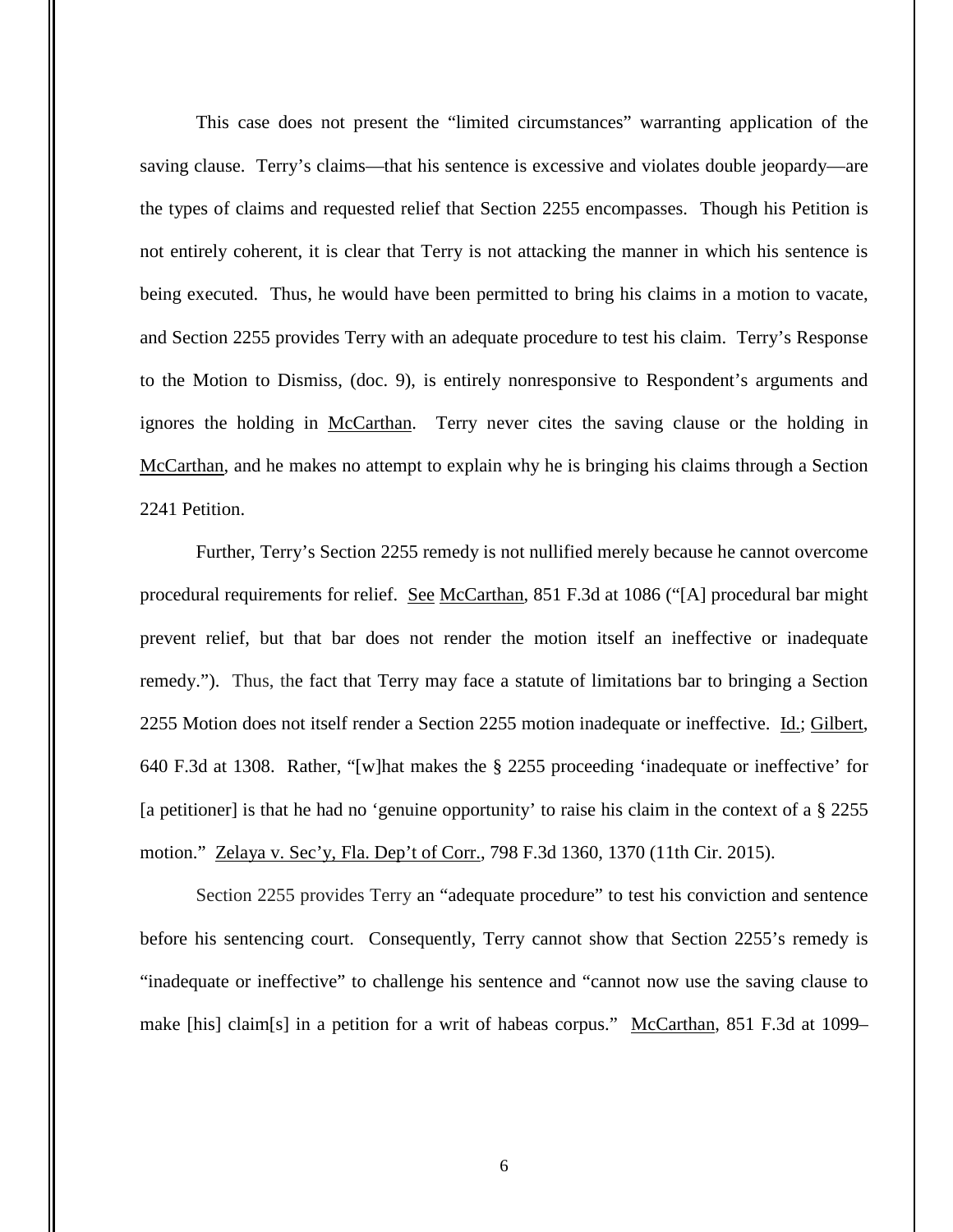1100. Because Terry cannot satisfy the saving clause, his claims are procedurally barred, and the Court cannot reach the merits of his arguments.

For all these reasons, I **RECOMMEND** the Court **GRANT** Respondent's Motion to Dismiss and **DISMISS** Terry's Section 2241 Petition.

### **II. Leave to Appeal** *in Forma Pauperis*

The Court should also deny Terry leave to appeal *in forma pauperis*. Though Terry has, of course, not yet filed a notice of appeal, it would be appropriate to address these issues in the Court's order of dismissal. Fed. R. App. P. 24(a)(3) (trial court may certify that appeal of party proceeding *in forma pauperis* is not taken in good faith "before or after the notice of appeal is filed").

An appeal cannot be taken *in forma pauperis* if the trial court certifies that the appeal is not taken in good faith. 28 U.S.C. § 1915(a)(3); Fed. R. App. P. 24(a)(3). Good faith in this context must be judged by an objective standard. Busch v. Cty. of Volusia, 189 F.R.D. 687, 691 (M.D. Fla. 1999). A party does not proceed in good faith when he seeks to advance a frivolous claim or argument. See Coppedge v. United States, 369 U.S. 438, 445 (1962). A claim or argument is frivolous when it appears the factual allegations are clearly baseless or the legal theories are indisputably meritless. Neitzke v. Williams, 490 U.S. 319, 327 (1989); Carroll v. Gross, 984 F.2d 392, 393 (11th Cir. 1993). Stated another way, an *in forma pauperis* action is frivolous, and thus, not brought in good faith, if it is "without arguable merit either in law or fact." Napier v. Preslicka, 314 F.3d 528, 531 (11th Cir. 2002); see also Brown v. United States, Nos. 407CV085, 403CR001, 2009 WL 307872, at \*1–2 (S.D. Ga. Feb. 9, 2009).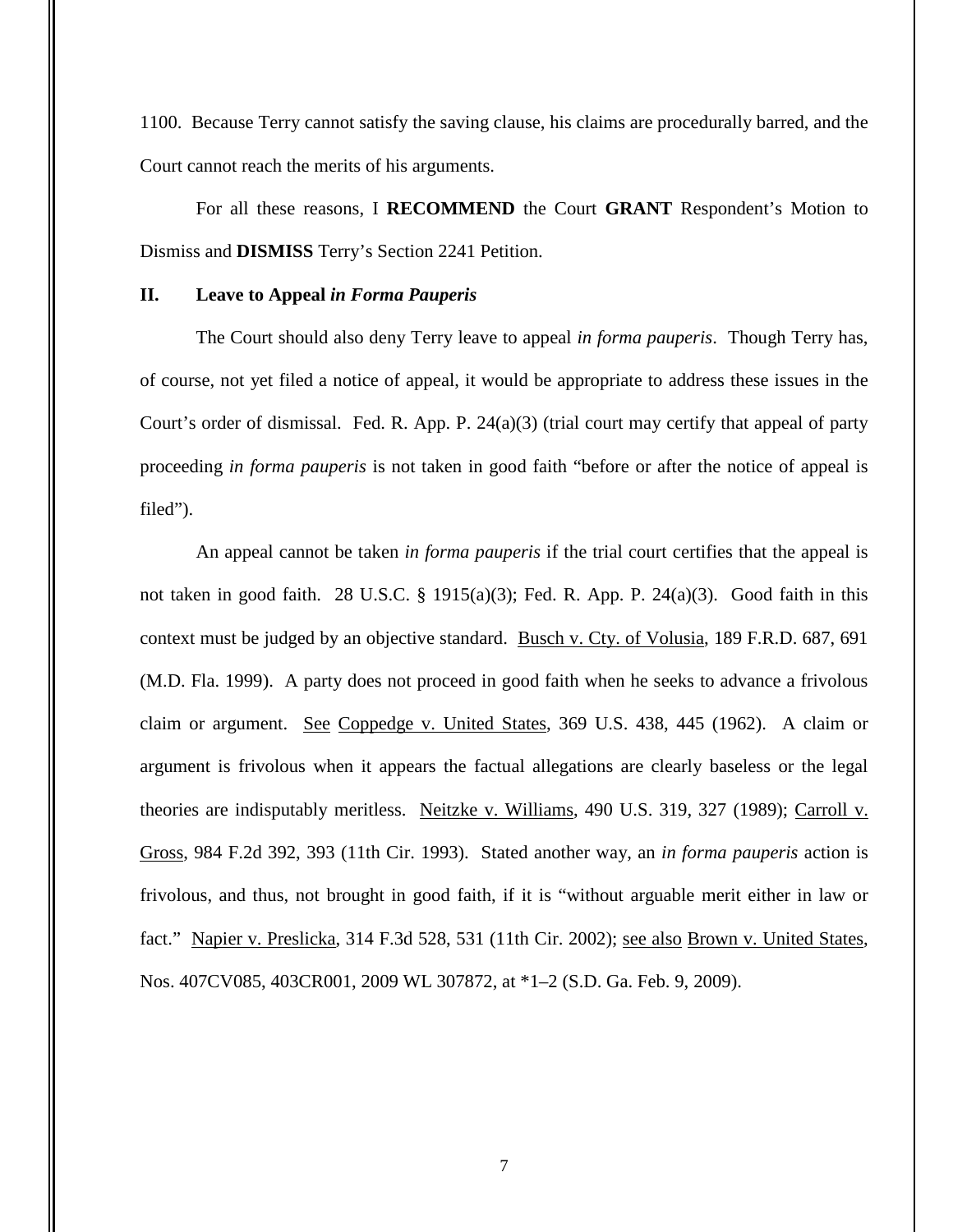Based on the above analysis of Terry's Petition and Respondent's Motion to Dismiss, there are no non-frivolous issues to raise on appeal, and an appeal would not be taken in good faith. Thus, the Court should **DENY** Terry *in forma pauperis* status on appeal.

### **CONCLUSION**

Based on the foregoing, I **RECOMMEND** that the Court **GRANT** Respondent's Motion to Dismiss, (doc. 7), **DISMISS** Terry's Petition for Writ of Habeas Corpus, (doc. 1), and **DIRECT** the Clerk of Court to **CLOSE** this case. I further **RECOMMEND** that the Court **DENY** Terry leave to proceed *in forma pauperis*.

The Court **ORDERS** any party seeking to object to this Report and Recommendation to file specific written objections within **fourteen (14) days** of the date on which this Report and Recommendation is entered. Any objections asserting that the Magistrate Judge failed to address any contention raised in the pleading must also be included. Failure to do so will bar any later challenge or review of the factual findings or legal conclusions of the Magistrate Judge. See 28 U.S.C. §  $636(b)(1)(C)$ ; Thomas v. Arn, 474 U.S. 140 (1985). A copy of the objections must be served upon all other parties to the action. The filing of objections is not a proper vehicle through which to make new allegations or present additional evidence.

Upon receipt of objections meeting the specificity requirement set out above, a United States District Judge will make a *de novo* determination of those portions of the report, proposed findings, or recommendation to which objection is made and may accept, reject, or modify in whole or in part, the findings or recommendations made by the Magistrate Judge. Objections not meeting the specificity requirement set out above will not be considered by a District Judge. A party may not appeal a Magistrate Judge's report and recommendation directly to the United States Court of Appeals for the Eleventh Circuit. Appeals may be made only from a final